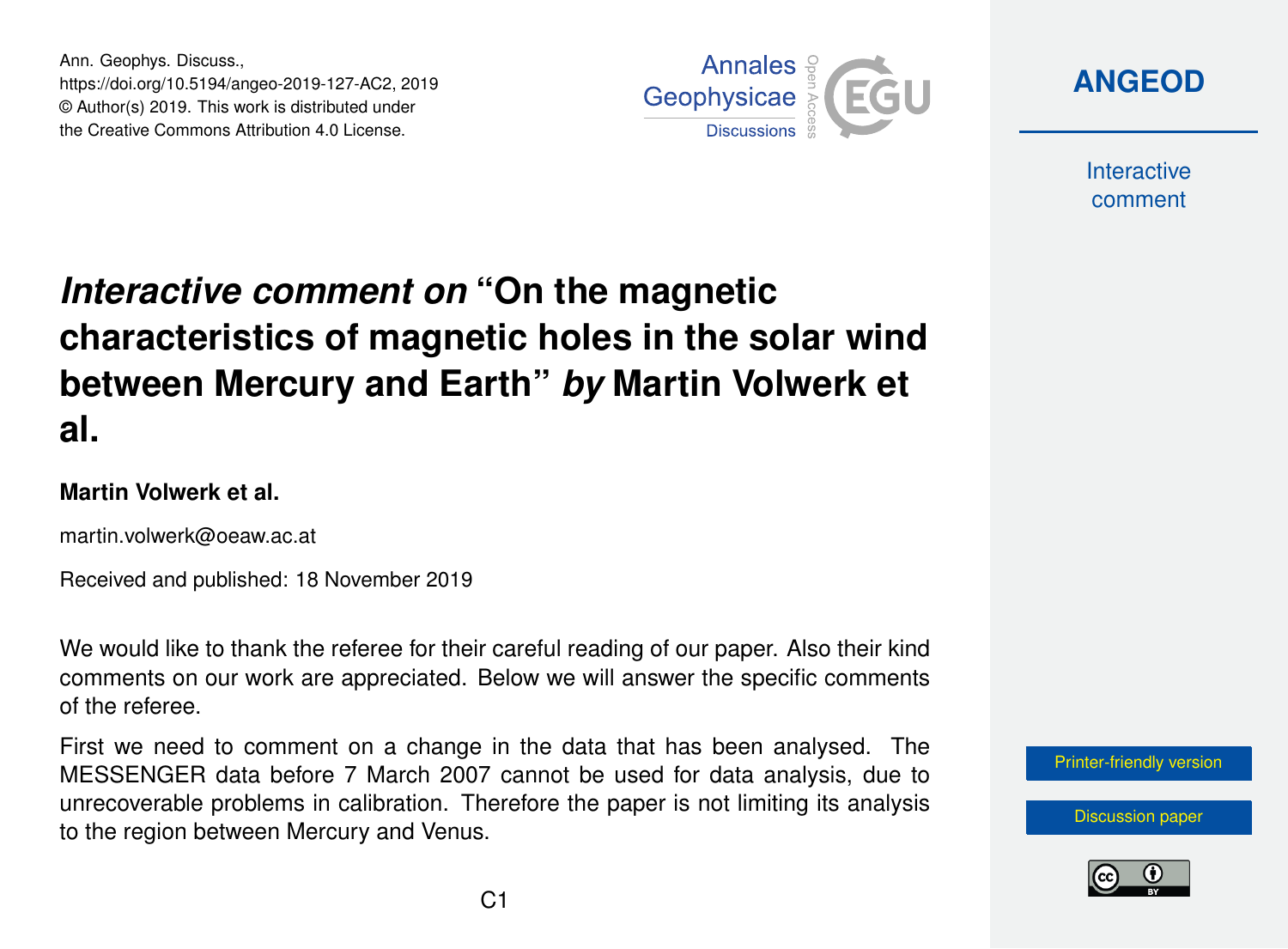line 80: What is the advantage of using this particular method over the others which may have been used in past studies of these events?

MV -> There is no specific advantage to the method we used, it is just that the analysis program was already written for a previous paper (Plaschke et al., 2018) and it is a very fast way of determining the holes. In principle this is the same method that e.g. Zhang et al. (2008) used.

line 85: Why do they have to be separated by 300 s? Figure 3 shows two magnetic holes, but it only counts as a single one due to this criterion - are many events missed out because of this?

MV -> The 300 s were chosen as to not identify wave trains of holes (or rather mirror mode waves) as all separate events. It is expected that the MM evolves into MH in MM stable regions in the solar wind. Indeed, Figure 3 shows two holes separated by less than 300 s and thus we are missing here one count. This is commented on at lines 98 – 103. However, at the end of the discussion, lines 262 – 269, specifically deals with this, where we state that by checking the data for smaller distances we can derive an error of ∼10% on the determination of the number of MHs.

Figures 3 and 4: A little more description of these figures (i.e. what parameters are plotted in each panel) should be included both in the caption and where they are first mentioned in the text (lines ∼95-100).

MV -> We have added a better description of the figures in the text, lines 98 – 106, and in the captions of figures 3 and 4. The changed parts are in red in the new version of the paper, in both the text and in the captions.

line 125: Is the increase in occurrence past Earth meaningful? The gradient of the decrease in occurrence moving away from Mercury's orbit could possibly be quantified.

MV -> The data beyond the orbit of Venus have now been taken out, therefore, the increase beyond the Earth is no longer part of the paper. A linear gradient can also **Interactive** comment

[Printer-friendly version](https://www.ann-geophys-discuss.net/angeo-2019-127/angeo-2019-127-AC2-print.pdf)

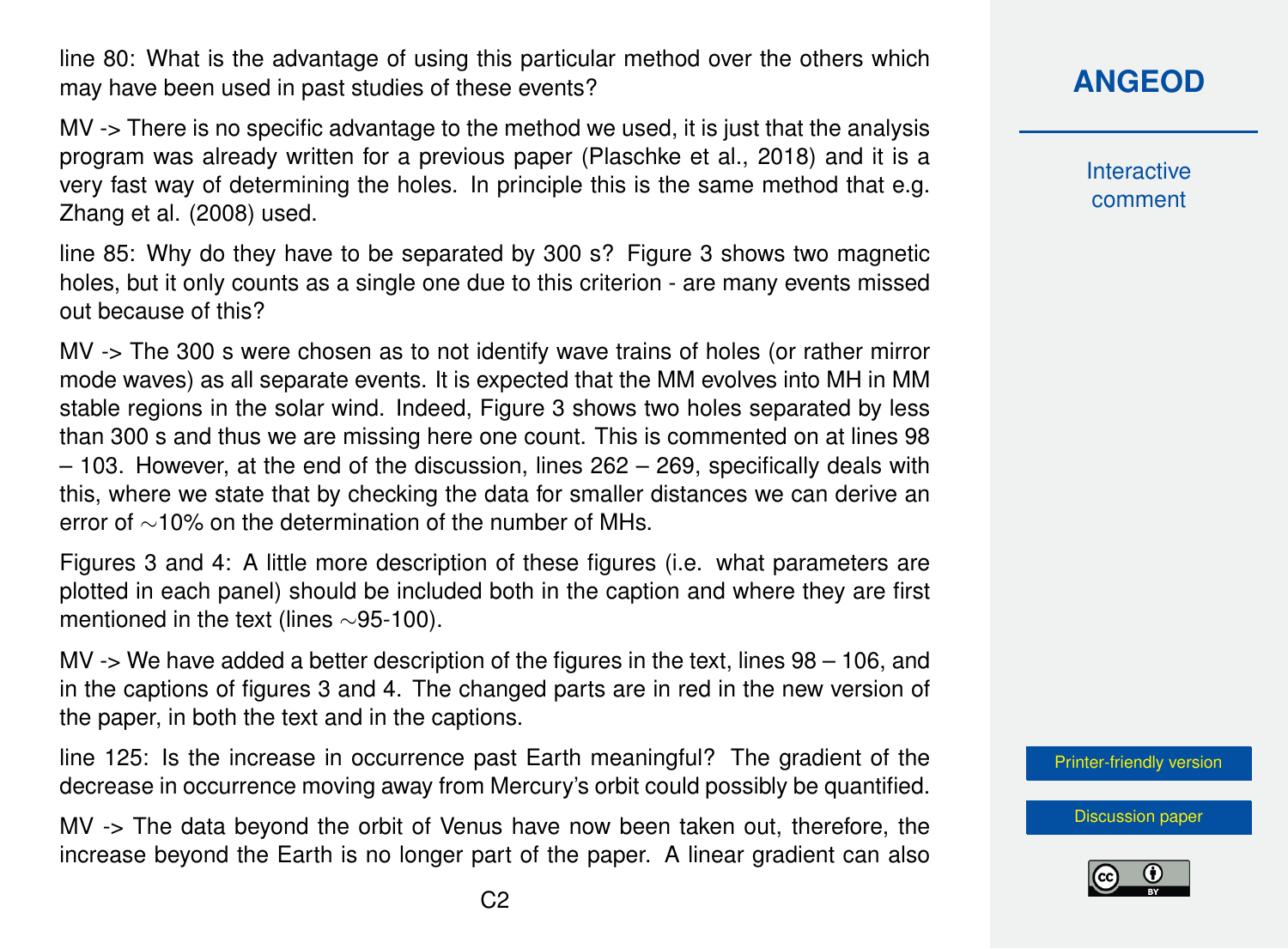be made although we see no process that would have a linear decay of the MHs in the solar wind. For both the region between Mercury and Venus (Fmv) and for the complete data set (Fall) a linear fit was made to the occurrence rate as a function of R, which results in the following:  $Fmv = 18. - 12$  R with  $R = [0.325 : 0.05 : 0.725]$ . We have extended the discussion about this in the text. A new figure (11) has been added showing the change in occurrence rate for LMHs and PMHs with different kind of fits, the power law and exponential decay and a linear fit.

line 129: There are very few events in the bins past the orbit of Venus - this should be commented upon here, I think you have a fairly comparable number of events and width bins in the left panel Figure 7 which makes the statistics harder to trust than those from between Mercury and Venus. lines 135-135: Again, could the erratic distribution outside of the orbit of Venus be attributed to a small number of events?

MV -> This is no longer current due to the deletion of the data beyond the orbit of Venus.

Section 4.2: It's a bit difficult to visualise any trends in the PMHs using the stacked histogram in Figure 6 - maybe this either warrants its own figure, or at least a separate panel on Figure 6

MV -> The referee is correct, this is difficult to see the way it was presented. We have decided not to stack the histograms anymore, but use side-by-side, which makes the determination of the PMHs trend easier.

Figure 8: While I agree that the events are much more spread out in terms of their width outside the orbit of Venus, the two bins within  $0.8 < R < 0.9$  contain relatively few events observed during relatively little dwell time - one width bin in particular (at around 25 s) appears to dictate the range of your colour bar, would it be worth adjusting the colour bar range to make the other columns easier to see? It would improve the visibility of the more statistically significant columns at the expense of the lesser ones.

## **[ANGEOD](https://www.ann-geophys-discuss.net/)**

**Interactive** comment

[Printer-friendly version](https://www.ann-geophys-discuss.net/angeo-2019-127/angeo-2019-127-AC2-print.pdf)

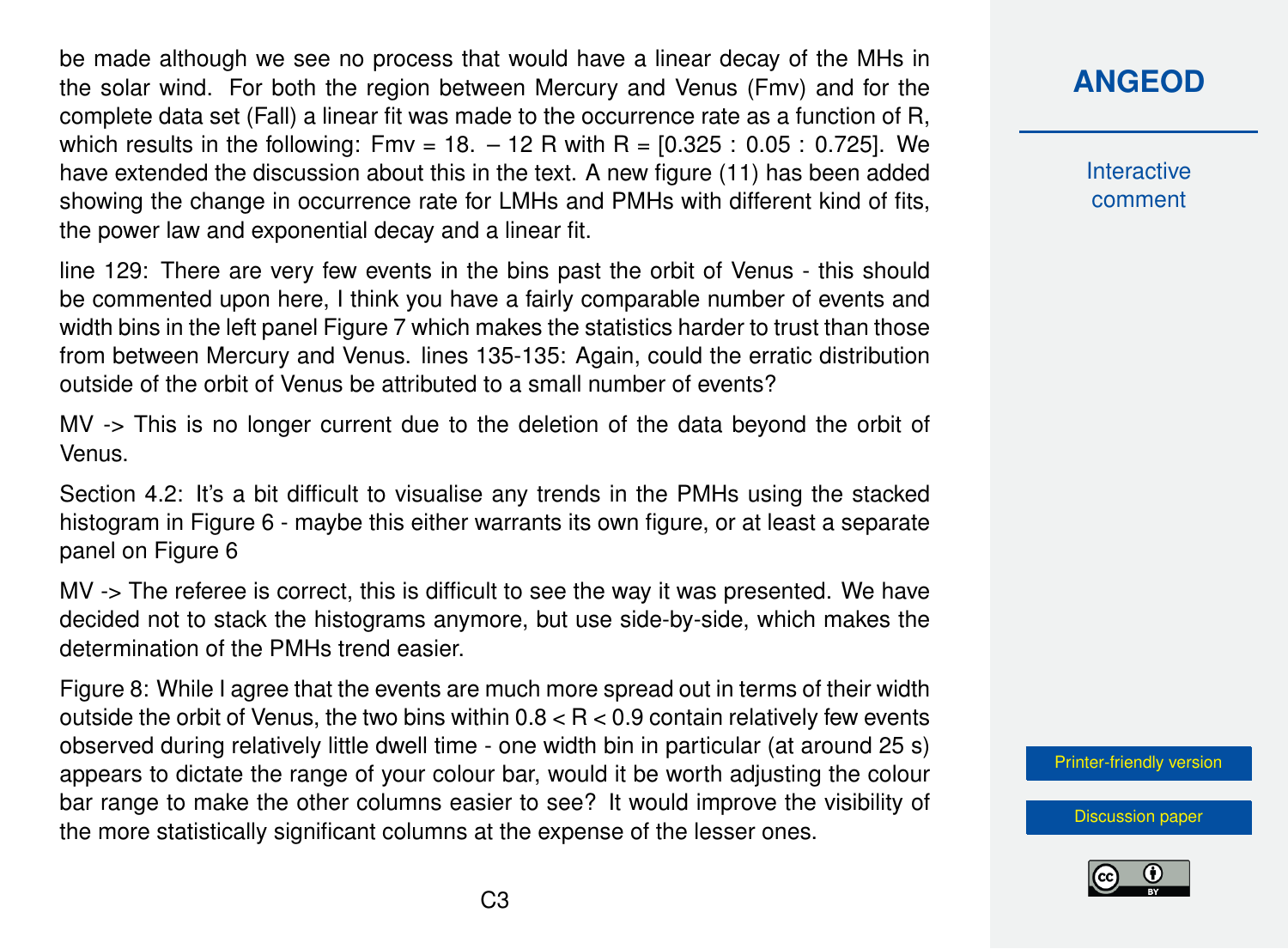MV -> The colour bars and the figures have been changed, as the data are only studied between Mercury and Venus.

line 160: How many events fall into the significantly higher width bins mentioned here? It could be argued that the spread of the widths at higher (>15 nT) field strengths are more difficult to gauge because there appears to be relatively fewer events spread across many width bins, whereas those with  $B < 15$  nT seem to exhibit a fairly continuous distribution. The hypothesis that there is a trend in the widths of the LMHs could be made more obvious in some way using the B < 15 nT section of the left panel of Figure 9, for example by overlaying some lines indicating percentiles, or the standard deviation.

MV -> The referee is right, this part is unclear and we have re-analysed the data, where different procentiles of the width of the MHs are overlayed on the 2D histogram. Shown are now the 25, 50 75 and 97.5 procentiles. This section of the paper, lines 170 - 177, has been rewritten in view of the new versions of figures 9 and 10, left panels.

line 178-180: Are these numbers from the top panel of figure 7 of Sperverslage et al., 2000? If so, it looks to me like there is actually an increase in width from 6 or 7 s at 0.3 AU, to about 9 or 10 s at 1 AU (granted - the figure is difficult to read with much precision). To me, it looks like this trend is visible in in your figure 7 - maybe using the mean or mode of your radial bins, you might be able to confirm this by plotting them over the current figure 7, alongside the Sperverslage et al. numbers.

MV -> Indeed, this can be further detailed in the paper. In Figs. 7 and 8 we have added the location of the maximum growth rate in each radial bin by a green line and in Fig. 7 we have added the slope from Sperverslage et al. (2000) in a cyan line. There is a reasonable match between the two lines in Fig. 7. The text at lines 197 - 201 has been updated, as well as the captions of Figs. 7 and 8.

Technical Corrections ===================== line 3-5: There are some weird issues with the spacing between characters on these lines in the PDF (I'm not sure if **Interactive** comment

[Printer-friendly version](https://www.ann-geophys-discuss.net/angeo-2019-127/angeo-2019-127-AC2-print.pdf)

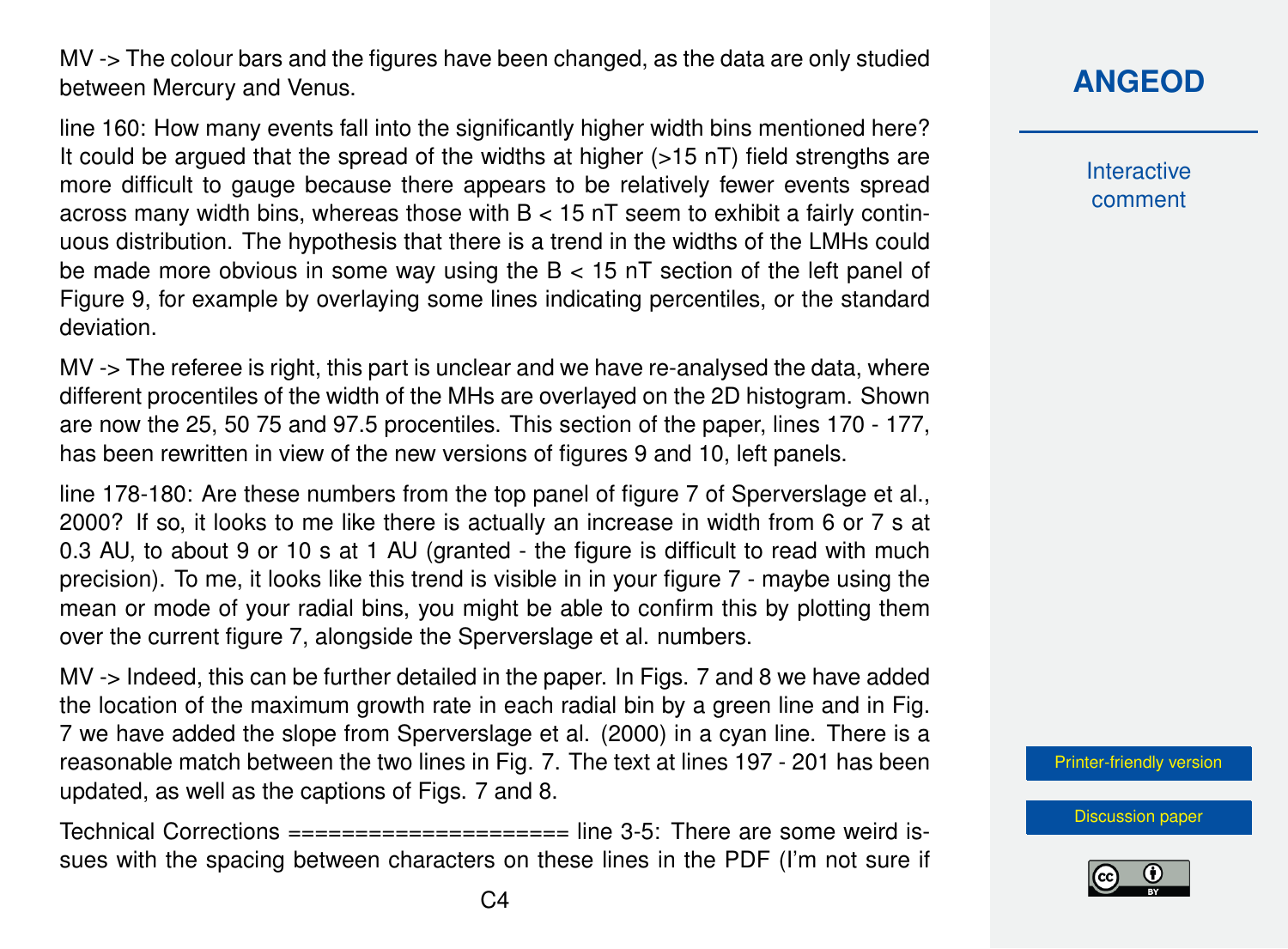these are actually typos - they are probably just problems with the PDF itself) e.g. "a s a m aximum o f 1 0 â $^{\circ}$ U ËZe r otation o f"

MV -> This must be a problem of the pfd as generated by AG, as we cannot reproduce this on our local pc. In the downloaded pdf from AG we see the same strange spacing.

line 6: "increas" -> "increase"

MV -> corrected

Figure 2: Please mention the units in the bottom panel on the axis label and/or the caption.

MV -> added

Figure 5: It would be nice if the  $REE{-1}$ \$ dependence was shown over the top of the histogram.

 $MV \rightarrow A$  1/R curve has been added to the figure.

Figure 6: Please make the dashed magenta lines a little more obvious (maybe another colour, or thicker lines). The magenta asterisks could also be made a little more obvious by changing the colour.

MV -> with the change of the bottom panel this does not seem a problem anymore

line 142: This sentence doesn't make seem to make much sense - in particular the bit "As in the LMHs the occurrence rate near Earth 4.7 and 4.1 %/hr", could you clarify the meaning of this please?

MV -> This sentence has been changed for clarify its meaning.

line 162: "exponetial" -> "exponential"

MV -> corrected

Interactive comment on Ann. Geophys. Discuss., https://doi.org/10.5194/angeo-2019-127,

**Interactive** comment

[Printer-friendly version](https://www.ann-geophys-discuss.net/angeo-2019-127/angeo-2019-127-AC2-print.pdf)